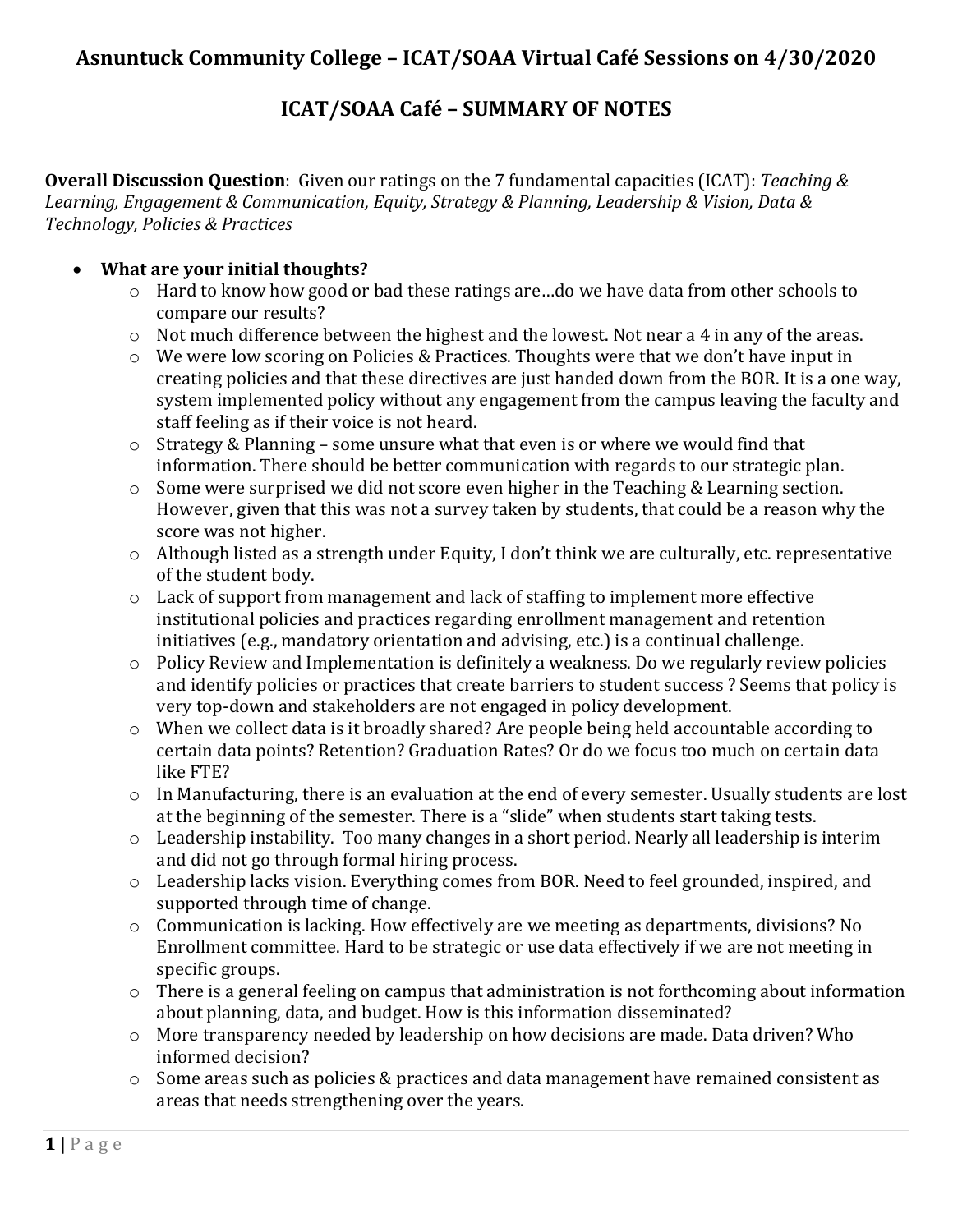$\circ$  Lack of vision by leadership; seem to react to whatever comes from system.

# • **What do you think is working well?**

- o Faculty and staff take great strides in ensuring equitable practices.
- o External Communication is very good- we have partnerships and community support
- o Transfer fair and Transfer Tuesdays, students engage with other institutions
- o Continuing Ed- Advisory Board meets to ensure curriculum meets goals for employers
- o Advisory boards for credit programs provide insight into skills needed for workforce
- o In manufacturing, there is also an advisory board so that students have the right skills and abilities in the manufacturing world and what employers are looking for.
- o Providing Chrome Books during COVID-19
- o PTK recognition events.

# • **What do you think could be improved?**

- $\circ$  A big improvement would be in regards to data. We are unaware of the student data that is available.
- o Many not aware that we can disaggregate data to show equity gaps. Achieving the Dream is making us realize that the data is there, but is not widely available or accessible.
- o Improve data communication and what is consistently shared for data points throughout year. Make data available to easily identify at risk students.
- o More broadly in policy specifically- Policy has to be changed at the system level, it's hard to be agile about changing policy. Getting students registered and the process and partnership with system office can be a barrier.
- $\circ$  Although equity is in the middle for results, not many know what equity is and what it means at ACC. ATD Success team is creating definition.
- o Campus needs to understand what diversity means at ACC in order to help improve the equity issue at ACC.
- o We struggle with development of programs that reflect the workforce needs because of statewide policies and strategies (mainly focused on transfer to 4-year institutions)
- o Strategic plan is not widely known to various individuals. Many staff, faculty members, and other stakeholders are not aware of the plan.
- o Communication issues could be contributing to the high numbers of "DK". Certain information is not useful for different parties depending on the individual's role at college. Communication needs to be relevant to specific roles and timely according to specific times during the semester
- o Lack of data is another problem at the institution. General feeling that people do not have access to data or know where the data could be located.
- o Not setting aside enough funding to deal with weaknesses in certain areas (advising needs, faculty needs, technology needs).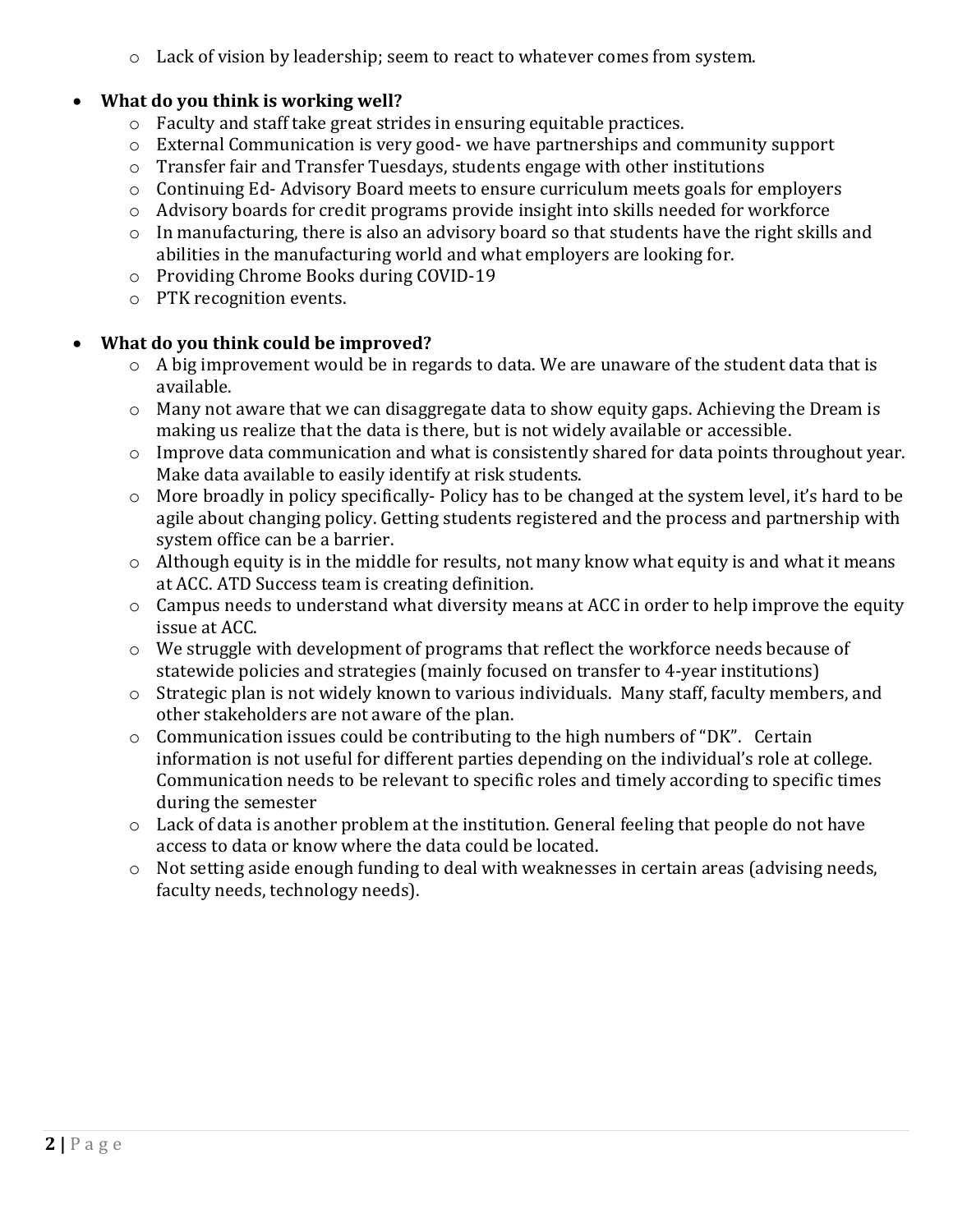ICAT Results and Student Success Pillar 1: "**Clarify the Paths**"

1. Our top two strongest capacity areas at ACC are **"Teaching & Learning"** and **"Engagement and Communication"**. In particular, under "Engagement and Communication", *"External Communication"* was reported as a strength with a 3.0 and under "Teaching & Learning", *"Developmental Reform"* was reported as 3.0.

## **How do our strongest capacity areas relate to or impact helping a student identify goals for attending college?**

- We have a strength in connecting with high schools. Engaging with the population early will help.
- We do look at labor market statistics and the programs that are in high demand and that's what drives our program creation. Undecided students can be directed toward good programs.
- We have good advisory boards.
- One of the ways we communicate to students is through the Marketing committee using social media from many platforms.
- We do well in our outreach with outside agencies & organizations.
- We do well in developmental education & getting students to quickly identify a degree or path.
- Students have access to transfer institutions at transfer events on campus.
- Dual enrollment program exists for high school students to help identify goals for attending college.
- Early contact with HS help students to identify career/academic goals.
- External Engagement is identified as a strength but DO we really reach out to K-12 to align curriculum?? This seems like something to particularly think about in current times, when students may be coming in significantly less prepared. In general, we should know what our students may be coming in with. For example, many high school students enter having been immersed in a Google Environment (Gmail, Google Classroom, etc.)
- While reaching out to K-12 seems an important item, it needs to appear on an institutional plan or priorities list so it is something that faculty can work on.
- 2. What is the level of understanding among the college community in knowing and supporting current efforts to **help students start strong**? What initiatives at the college are especially effective? Any recent success stories?

## **How does the current state of these capacity areas impact helping a student start strong at the college?**

- We hold Open Houses, Orientations, Workshops and FYE class.
- We are worse at this than what is shown in the results.
- Orientation is strong. Orientation starts students off.
- Marketing takes dollars, and we don't have much.

Clarify the Paths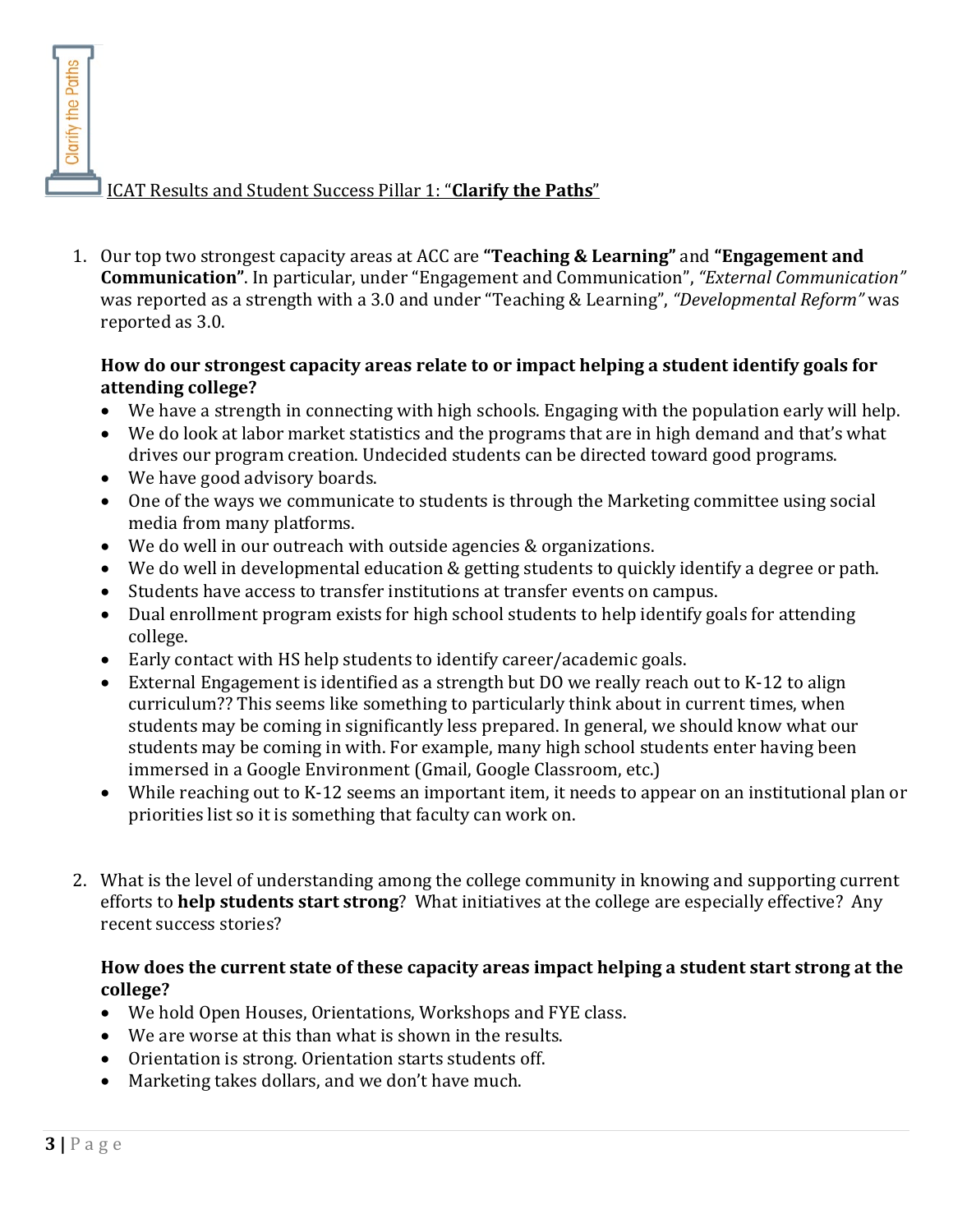- Advising Faculty advising system doesn't work very well because of a lack of resources and a lack of faculty.
- FYE a strength of the school. FYE helps students with setting and identifying their career and educational goals, but FYE is not required in each program.
- The reforms to developmental courses have helped students with making progress through their college path.
- Students are becoming more vocal about their needs.
- Advising is not clear to students. A lot of students are self-advised, more than not.
- Need to understand how to better communicate with all students (day, evening, online)
- It would be great if we can set up a schedule for high school visits and recruit faculty to attend as part of their A/R to help promote programs.
- FYE and Student Orientation work well but are not mandatory. Orientation may be helping students start strong, but not mandatory and how are we measuring effectiveness.
- New Student Workshops designed to help students start off strong but not mandatory
- We have some individualized approaches with various groups of students to make sure they have a good "footing" in school
- Talking with students early on to make sure they have supports in place (Disability Services, Tutoring, Career advisor, Transfer advisor…)
- Need Case Management Advising in order to effectively help students start strong and persist.
- Providing Chrome Books during COVID-19
- PTK recognition events.
- We may clear program maps for some programs, but not all regularly review program maps in term of sequencing, time to completion, when courses are offered. This needs to be consistent across the board and suggested "maps" be made readily available to students.
- Some of the information on student resources, events, and support efforts are posted late and that does not provide enough time for students to react.
- People are not aware of all efforts to help students start strong. Example: New Student Workshops.
- **3. The following capacity areas have high numbers of "don't know" responses: "Data & Technology" and "Strategy & Planning". If there are high numbers of "don't know" responses with these capacity areas, what does that mean and how does this impact the college's effort to help students early?**
	- In response to the, Don't Know answers it could be that we didn't understand the questions or we really don't know the answers because we are so focused on our own jobs that we just overlooked it, but we truly do care what's going on and want to know more.
	- We don't have a communication forum in place for review of strategic plan.
	- There is not a regular policy review process to even see if what is in place is even working to develop student success.
	- We need clear and easy to read data in a meaningful way to know what is going on and how to help students succeed.
	- Having a clearly defined path will help students have a clear way forward at Asnuntuck. This will require mandatory advising and easy to use technology so that students can easily understand and monitor own progress along their plan.
	- The process to get data is difficult! As a result, we aren't proactively using data. (ATD group is, but before that, no. And not widely used by campus.)
	- No, the college does not proactively review, identify and remove policies. It should.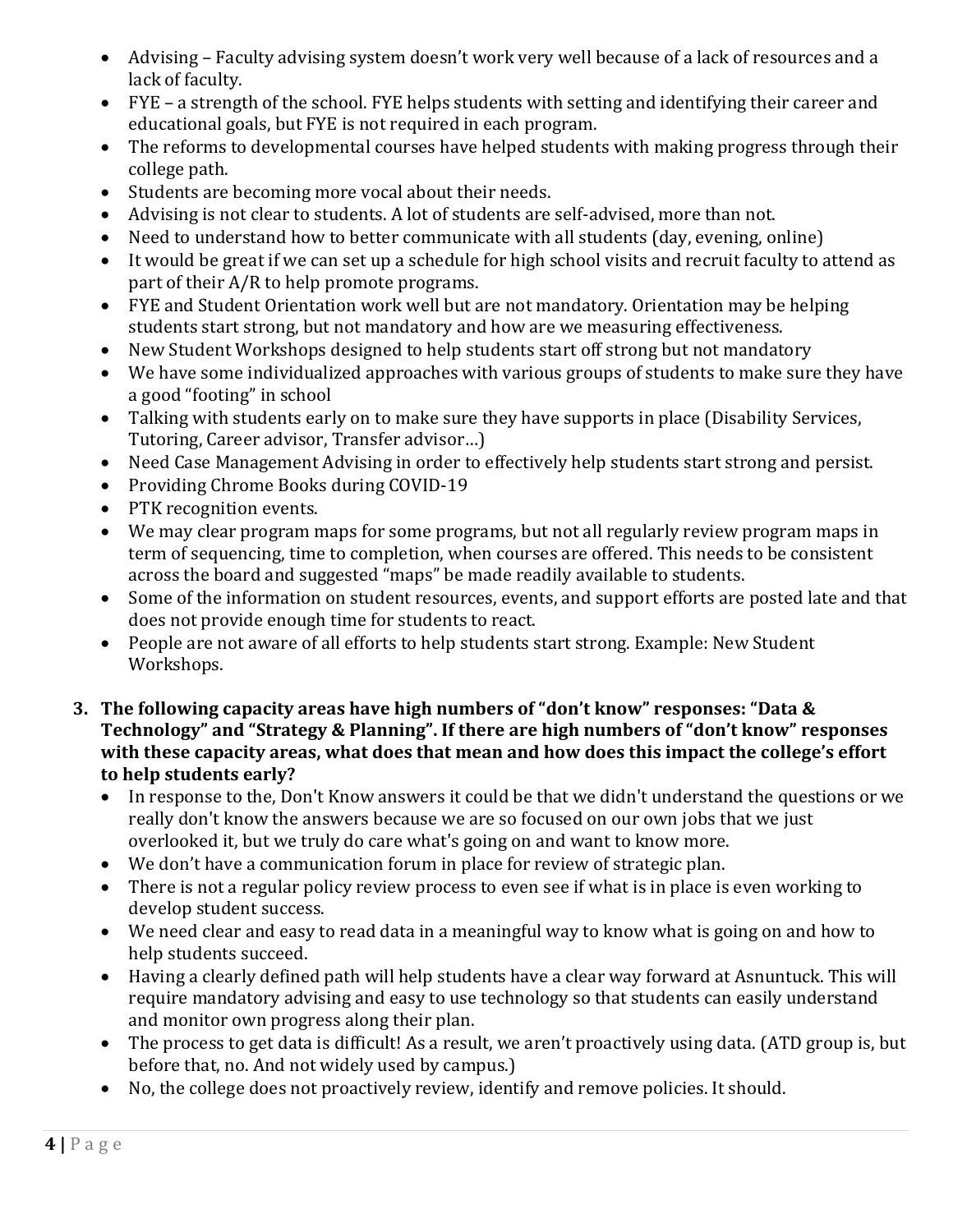- Technology is a barrier. The new email policy seems like it will make things even worse for students. It is hard enough to contact students now, but if they can't forward their mail, will they miss even more?
- The current COVID situation is making it difficult to receive transcripts and SAT scores, etc stressful experience for students doesn't give them a comfortable experience starting with the Admissions process
- We can brainstorm the barriers, but it seems these capacity areas focus on policy and in order to enact positive change, there should be a FORMAL practice to review barriers. "Barriers to success committee"?
- How is the strategic plan crafted? It would be great if there was a 5 year plan for Advising, 5 year plan for Financial Aid, 5 year plan for Library, 5 year plan for Science Dept, etc. Plans for different areas were captured.

## **4. The following capacity areas have the highest numbers of "Don't Know" (DK) responses: "Data and Technology", "Strategy and Planning", and "Equity". If there are high numbers of "don't know" responses within these capacity areas, what does that mean and how does this impact the college's effort to help students early?**

- Do "don't know" responses contribute a lack of communication?
- Do students have access to technology to do assignments and engage in class? Could be an equity issue
- The political drama on our campus keep things from happening, and this could definitely have an impact on students.
- Communication is definitely an issue on this campus.
- Keeping the Virtual ACC Visits even after the COVID-19 pandemic to target students that cannot get to campus or attend a session is something we would like to see in the future.
- A lot of students do not know who their advisor is and perhaps having a " Meet Your Advisor" night would help them feel comfortable and use this meet and greet to establish an open line of communication so the student feels comfortable reaching out if needed.
- There is not a process in which data is disseminated. Only by request.
- No system in place to easily look up data or to even know where to find the data and there is a lag in getting the data we need.
- Need to regularly assess student goals and use proactive approach to providing resources and supports along the way. Can only do this through one on one, regular, required advising.
- We need to ensure ALL students are given the training and resources necessary to be able to consistently access the technology tools they need to be successful on campus.
- More engagement activities need to be mandatory if they are contributing to student success. Activities such as orientation and advising should be made mandatory, but we have experienced pushback with regard to holds on student accounts (may impact enrollment/numbers).
- Could be creative about integrating career exploration into student experience perhaps with a 1 credit career development course in programs that do not require FYE.
- Promote use of FOCUS2 Career Assessment more we have great resources but communication and promotion is the issue.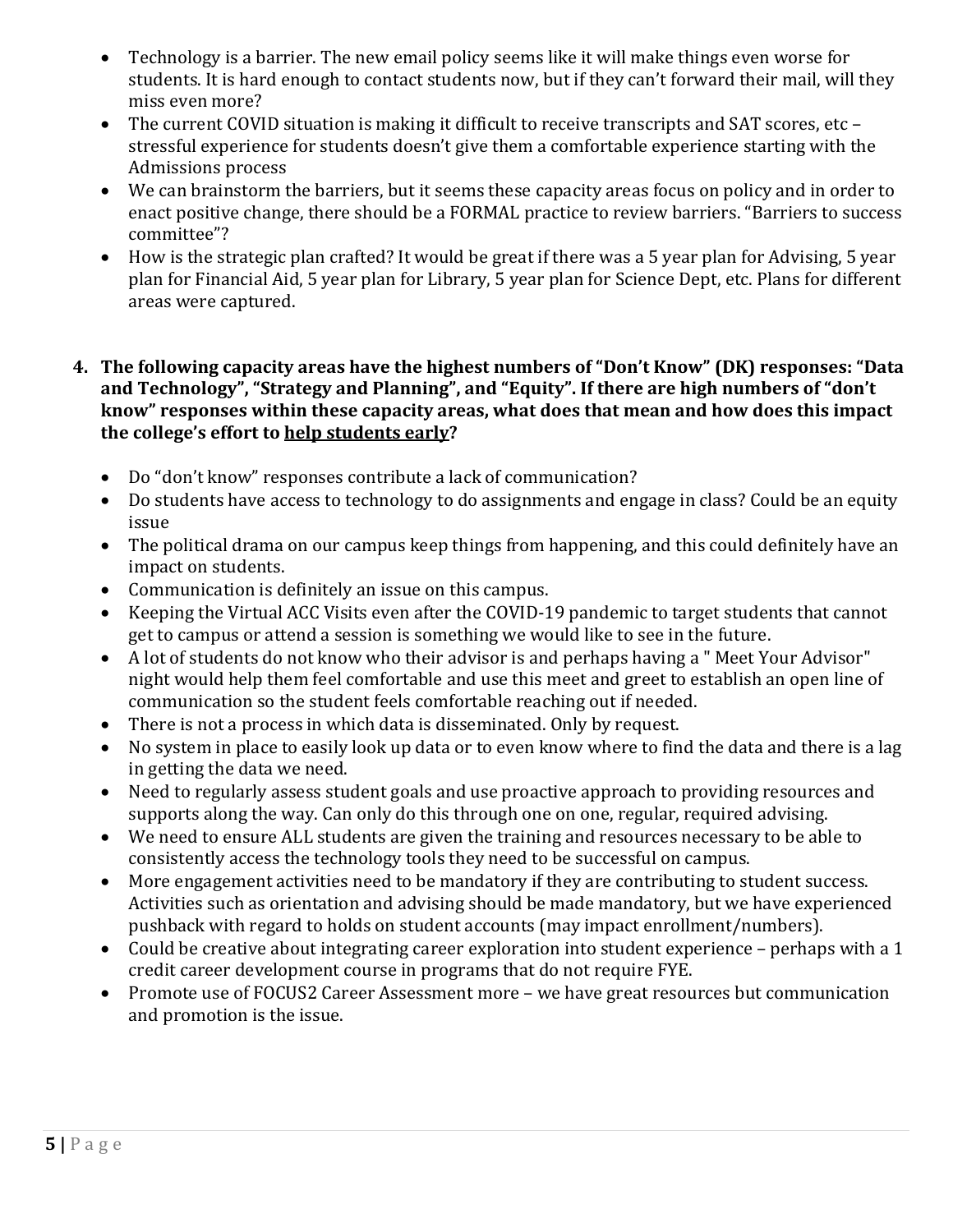#### 5) **Overall, how can the college improve its ability to support students early in the college experience? What actions are recommended? What actions should be given top priority?**

- Need more of a survey at the beginning to help us understand students' lives. Some are working multiple jobs, dependent on technology in our building, the food pantry, etc. We need to be supportive and provide them with resources. Not only in the beginning but along the way as well.
- How do we identify what student success is? What is that? A degree? What is the students' goal when they come in? It's not just graduation. ATD has created a definition that needs to be communicated.
- Faculty find ways to support teaching excellence.
- Students' college email has been working better, but students do not know about Office 365
- Extern/Internships are currently up to the professor. They are mostly AdHoc. There should be a formalized or mandatory requirement for those which can lead to student success and job placement.
- If we don't know the data and can't measure success for certain groups, then we lack in making their success a priority.
- Students get nervous and need more support and acclimation at the beginning. Mandatory Case management advising would be helpful in all areas: Credit, non-credit, manufacturing
- Clearly communicate how advising will work and make it a very clear process for students to understand and go through.



#### ICAT Results and Student Success Pillars 2&3: "**Getting On (Choosing) & Staying on a Path"**

1. Our top two strongest capacity areas at ACC are **"Teaching & Learning"** and **"Engagement and Communication"**. In particular, under "Engagement and Communication", *"External Communication"* was reported as a strength with a 3.0 and under "Teaching & Learning", *"Developmental Reform"* was reported as 3.0.

## **How do our strongest capacity areas relate to or impact helping students persist towards achievement of a goal or goals—career, degree, transfer—whatever the student identifies as the ultimate purpose?**

- Developmental education more courses, more students in them.
- Embedded support is doing well and self-paced is very popular.
- We should be more intentional in our communication to get info out to students on transfer opportunities. If we have good transfer pathways to different colleges, that helps students identify their goals early on.
- In Early Childhood, when students do their fieldwork early on, that has helped them overcome barriers and reach their goal.
- Good relationships with transfer institutions.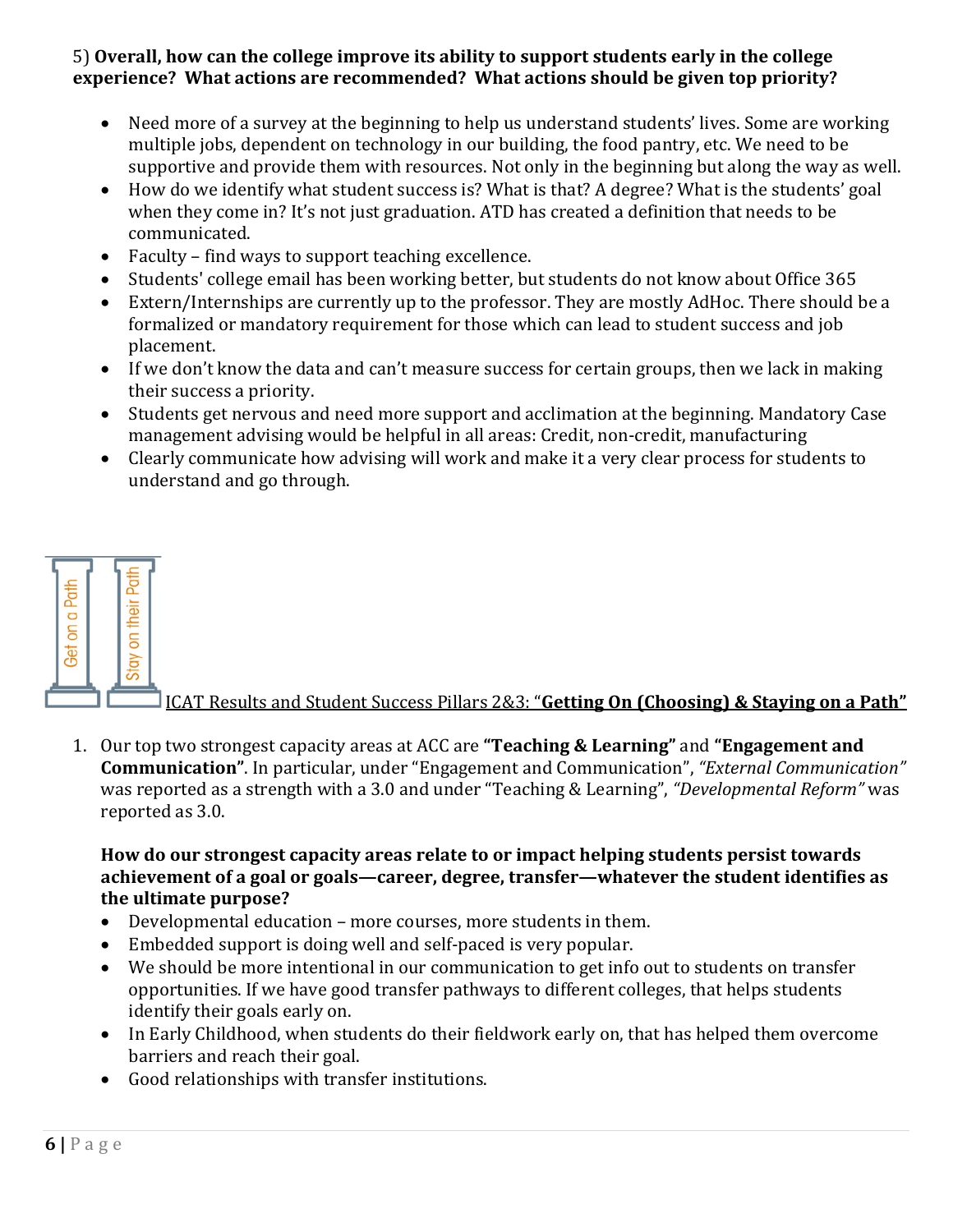- Having good engagement with employers ensures students have skills that are applicable to the workplace.
- Continuing Ed Success Coach for SNAP. Helps students with personal challenges be it housing or childcare or other things. Constant check in throughout the program.
- **2. What is the level of understanding among the college community in knowing and supporting current efforts to help students persist and achieve goals? What initiatives at the college are especially effective? Any recent success stories?**
	- Starfish early alert system is very effective in supporting the student.
	- PTK is very successful. Connecting us with scholarships.
	- Degreeworks helps students understand progress but many find it hard to read and interpret.
	- Students required to print out their own graduation audit.
	- We have resources in place for students, but getting them the access and letting them know what's available to them is sometimes lacking, particularly with trying to connect with the nontraditional population.
	- Starfish SOS Program effective.
	- Entire campus is not necessarily aware of everything in place to help students. Need an inventory of what is going on & how well it is working.
	- There is a lot of behind the scenes efforts & initiatives going on to help at risk students but more communication needs to be done to make everyone aware.
	- Need to capture more success stories but it's hard to capture that data accurately since every student may identify success differently.
	- A challenge is a student might be embarrassed or not want to share their needs up front. We don't always know which students are having the struggles.
	- In manufacturing many students have an understanding of what it is they need to do to complete the program.
	- Community partnerships and the community health center with wrap around services are going to be helpful to students. These students need support services. The food pantry has helped many students with food insecurity issues.
	- Where do we identify student needs? Knowing about student situations and working with them early and proactively is necessary. Cohort programs are helpful because students have sense of community and may feel more comfortable; resources shared in cohorts.
	- When we are onboarding students, we can onboard students differently even if they aren't in "cohorts". Giving students more of a learning community. Provide peers to support them and an intrusive advisor. Building infrastructure for those students to be successful.
	- Mandating orientation and advising allows a student to learn what they're getting into and have a point of contact. Onus is on students now to make that initial contact with an advisor but lacking clear advising process and accountability for advisors.
	- Sometimes students have the perception that it's bad they have landed in a non-college level and they're not clear about how beneficial it would be for them to start in these types of levels. How do we get them to understand it's a good thing and will help them be successful?
	- Same idea relates to tutoring we know tutoring will help a student persist, but many don't know tutoring is free and how helpful it is, especially in this time of virtual learning.
	- Early alert/Starfish, but that seems to be the only retention effort that anyone knows about.
	- Student Activities and Leadership opportunities help students stay engaged and connected, but some students then neglect their academics.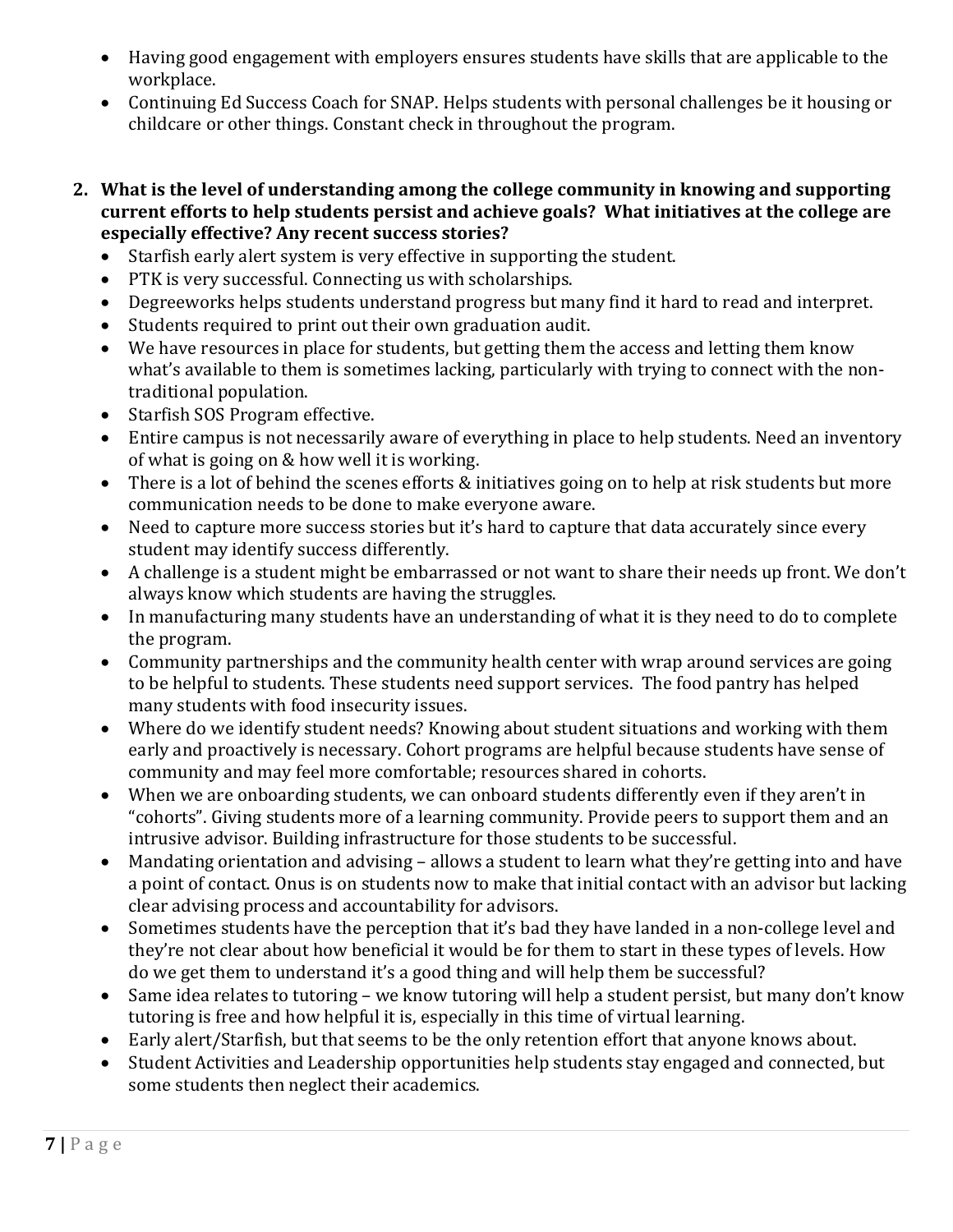- Great resources but do all students know about them? The Food Pantry addressing food insecurity is critical in helping students persist. Tutoring Center – provide students with support they need. Wellness Hub – provide students services they need in one place
- Starfish progress surveys, flags Student outreach by advising is essential.
- 3. The following capacity areas at ACC need strengthening: **"Policies & Practices"** and **"Data & Technology".** In particular, under "Policies & Practices", *"Policy Review, Development & Implementation"* reported as 2.3 and *"Culture of Evidence"* reported as 2.5. Under "Data & Technology", *"Data Dissemination"* was reported as 2.2 and *"Talent Development"* was reported as 2.4.

# **How does the current state of these capacities impact helping a student persist—stay in college, graduate (achieve the goals).**

- Nobody is held accountable. We are the college of hand holding. We are a school of exceptions. How can you be successful without rules or boundaries? The culture can have a negative impact.
- High school behavior. Students try to find an alibi, not a solution. We constantly hear what students CANT do instead of what they CAN do.
- We're not helping students become educated adults. We're preparing them for the workforce, so we shouldn't be taking calls from their parents.
- A lot of success stories are due to flexibility. They come alive at their jobs sometimes even if they are lazy students. Flexibility saves lives from suicide sometimes.
- Proactively remove policies and practices? We have students who don't even know how to login to Blackboard. Do we have a training? Yes, there are links to Blackboard training. All of the resources are right there on the website.
- New Student Workshops cover Blackboard. Attendance is technically mandatory, but students who register at the last-minute fall through the cracks. This was a problem noted previously in the ATD process.
- Not everyone takes FYE
- We need data to know who is at risk so that they don't fall through the cracks.
- We need data to help us identify if there are policies in place that don't help students
- Financial incentives from the System Office inform policy recommendations and practices that are implemented on campus
- ACC policies are informed or determined by BOR/System policy, which in turn influence ACC practice
- Need understanding of how funding is set aside for Student success initiatives.
- There is data but it is hard to find it. Data needs to be disseminated on a regular basis and be area specific data easy to locate and understand.
- Impact of student success efforts relative to cost. How are we gathering information to measure their ROI to help dictate our services to help support the student's college experience.
- We are good with identifying policy needed and creating it, but implementing it, maintaining compliance, and reviewing for effectiveness in terms of student success has not been out strong suit. No consistency.
- Look more through lens of student success rather than enrollment. Data only focuses on enrollment statistics now.
- Since data about student success is not readily available, it is difficult to know what areas or student populations to focus on to help students persist.
- COVID crisis shows that lack of access to technology is an issue for students. Computer literacy is also an area that needs attention.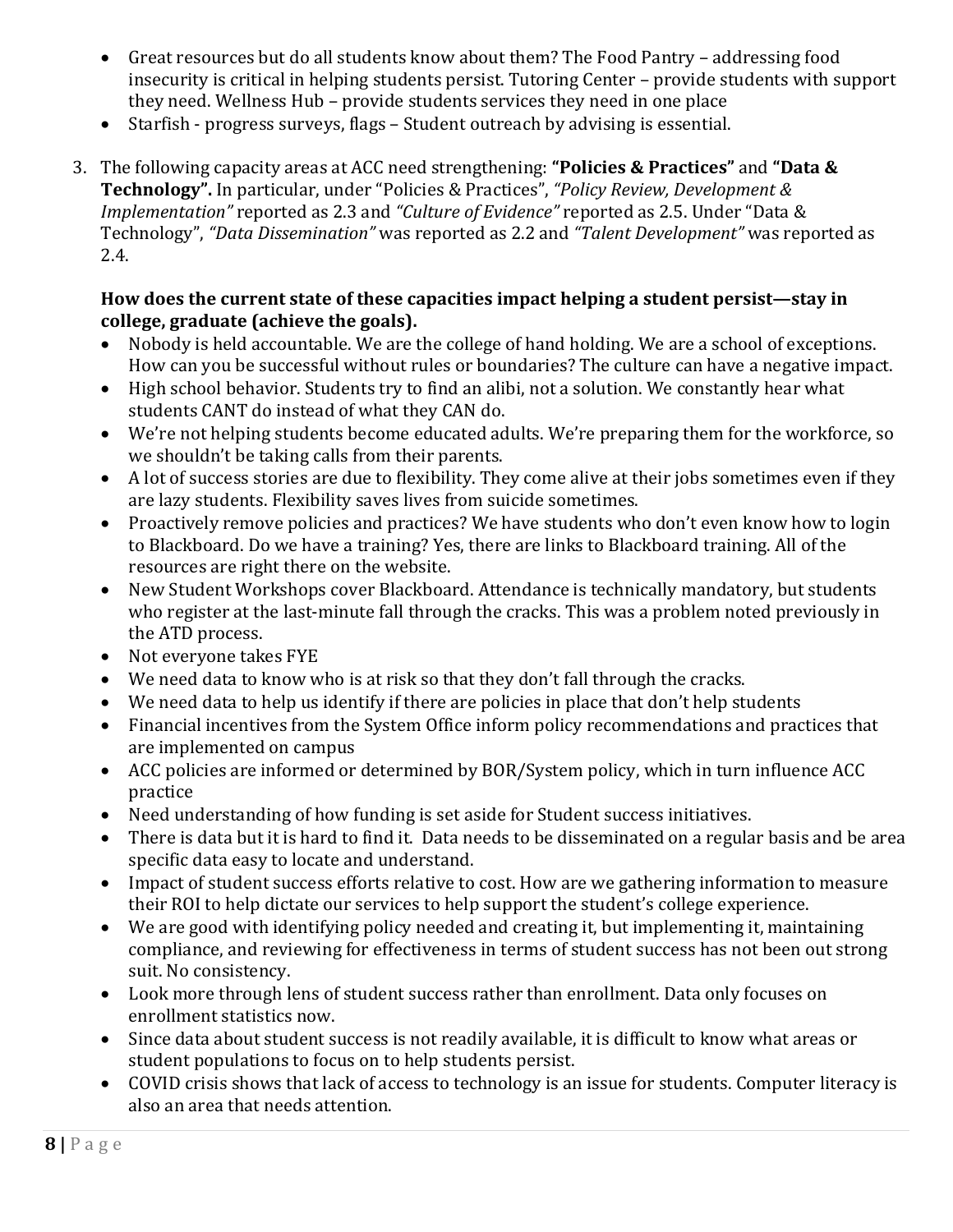- **4. The following capacity areas have high numbers of "don't know" responses: "Data & Technology" "Strategy & Planning" and "Equity". If there are high numbers of "don't know" responses with these capacity areas, what does that mean and how does this impact the college's effort to keep students making progress towards the goals?**
	- Equity is most relevant at this time. Some students have just disappeared since quarantine. Their lives are overwhelming.
	- A classroom is a separate place. But when they're online they have to police themselves. More time to think about the bad parts of their lives. Going to school could be the reason they get out of bed everyday.
	- If we "don't know" about data, we won't have what we need to keep students on their path and make informed decisions regarding strategy and planning.
	- Equity we need measurable goals so that certain populations don't fall through the cracks.
	- A huge number of students don't have internet or a computer at home and are struggling in this current environment. Until students were able to get the laptops, many of them were trying to do coursework on their phone. Equity issue. Can we potentially give students laptops as part of their tuition? That can potentially address the equity issues. What about internet service? Computer labs may now be a thing of the past but students still need space to do work.
	- Data- Many faculty and staff don't know if and how we collect the data and are we actually using it? It seems like we should be regularly providing data and base level info annually so it can be used to be helpful to students.
	- Because Asnuntuck is so small, sometimes if you get too granular you can identify students. Small numbers – sometimes we can't make conclusions based on the small numbers. We don't know if it is statistically significant.
	- Present relevant and timely data in all college meetings. All college meetings are not always effective and are "show and tell" rather than strategic about timely and relevant information.

# **5. How can the college improve its capacity to support students to persist and accomplish the goals? What actions are recommended? What actions should be given top priority?**

- Caseload advising. Why do students see so many different advisors?
- If we had a one-on-one approach for our students that would be better.
- We're going to have to that more intentionally now online. One on one or in groups.
- Clarifying the pathways will lead to more student success.
- Multiple credentials provide consistent rewards.
- Students need a clear path to begin with.
- Need more 1x1 advising
- Mandatory advising for students, however, we need staff & resources to be able to do this
- Need a mental health counselor on campus
- What about asking students questions when they are admitted about holistic needs; things like food insecurity.
- Advising is piloting an intake form now to try to catch students at the beginning. Maybe we can look at the intake form that the SNAP students are using and use something similar with student intake?
- It would be helpful to know up front, what students' challenges might be. Using an intake form, potentially using the SNAP model during the admissions process.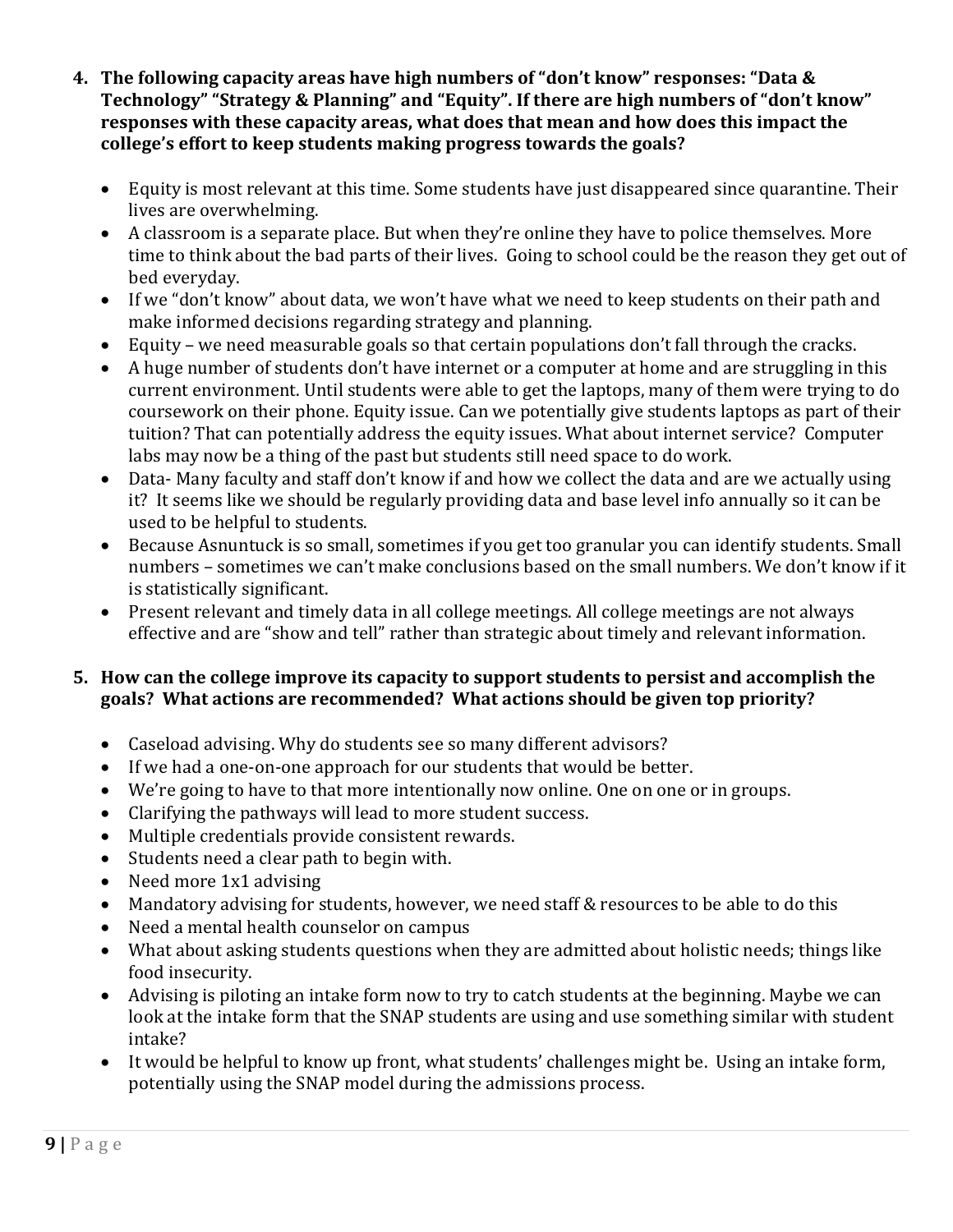- Understanding students access to technology and internet. Potentially making technology a part of the registration process, students getting a laptop when they register.
- Recognizing student success, awards, ceremonies.
- Slide show in monitors highlighting students who made it. Including a picture of the student.
- Success stories. Disseminating meaningful information for students.
- Using Social media to celebrate students. Success by program or career.
- Providing more funding for retention and support services because retention and success initiatives to help students succeed. We tend to only focus on getting students in the door.
- Create mentorship programs.
- Intake survey assessing students' needs (such as Computer literacy) and providing supports and resources early on.
- It would be great to have a tool to capture student goals in an advising process and then regularly update a plan to help students achieve these.
- There have been many efforts recently on Enrollment, but not as much on Retention.
- There should be more focus on Starfish and faculty outreach to students
- Offices are more "silos" now, so it is difficult to share information. It would be good for staff and students if there was a HUB for student services. A one stop shop for students.
- Faculty don't regularly track students who meet with faculty advisors. Since we don't track that data, we can't say what percentage have met with advisor prior to registering. This could have a major impact on students persisting – if they are registering for the right classes. Mandatory advising? Need data about who meets with advisor.
- The more we can identify or partner with other transfer institutions, employers, the more we can assist students with their future goals. Need to assess and record student goals and align with employment or transfer opportunities.
- Provide faculty and advisors with data dashboard to easily track the most at-risk students. Also identify courses where students need most help.
- We need to be able to support students if their hierarchy of needs aren't met. Especially now, the stakes are high. You're not supposed to isolate in recovery. Isolation is impacting sobriety. We have a population that struggles with this.
- Mental health is a clear area of improvement. We have long had a weakness in mental health and social resources.
- What about our homeless population?



# **Reflecting on the ICAT results:**

1. Our top two strongest capacity areas at ACC are **"Teaching & Learning"** and **"Engagement and Communication"**. In particular, under "Engagement and Communication", *"External Communication"* was reported as a strength with a 3.0 and under "Teaching & Learning", *"Developmental Reform"* was reported as 3.0.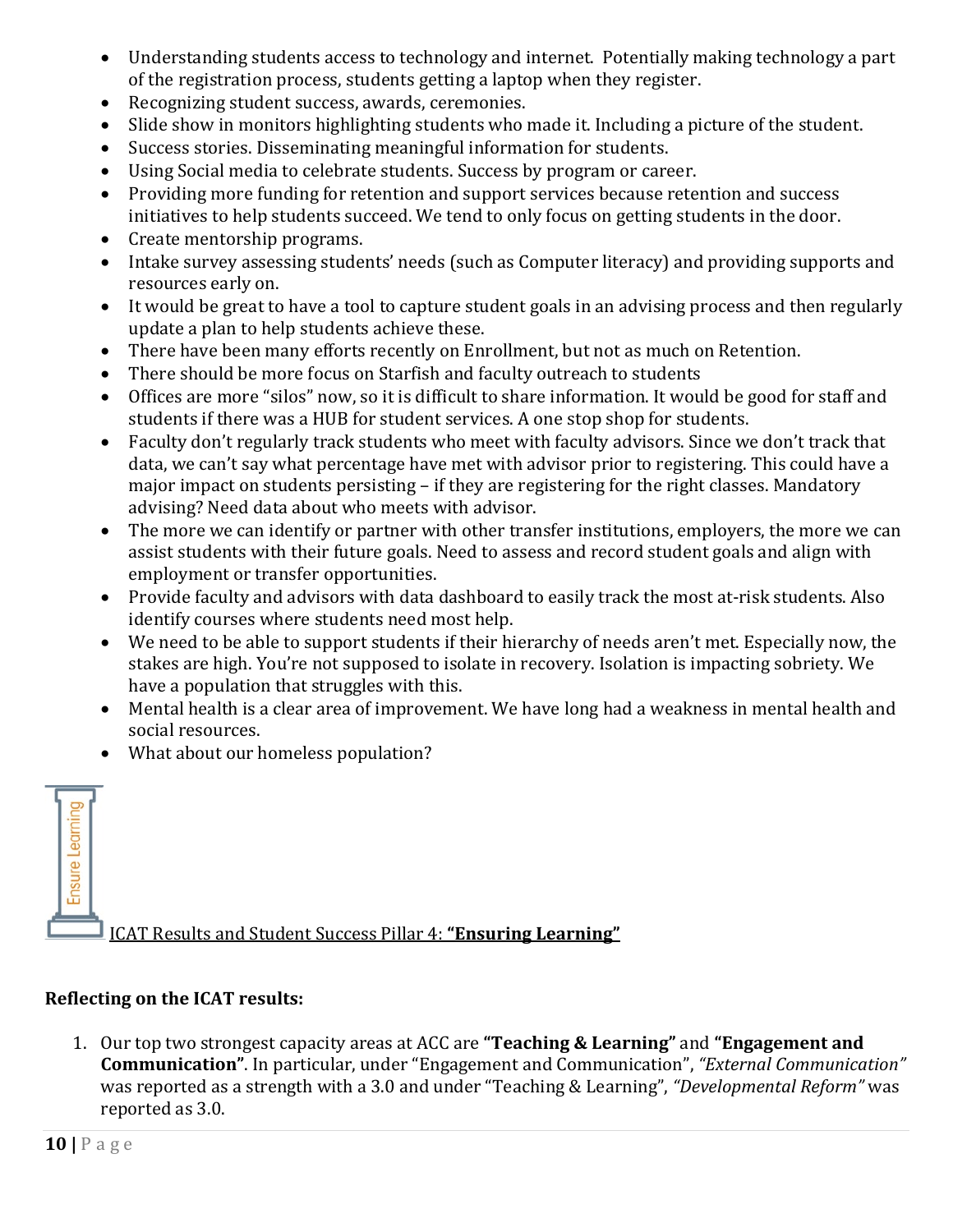**How do our strongest capacity areas relate to or impact ensuring the student has access to and is engaged in learning and other activities that prepare them for the next step?**

- College career pathways, HS partnership, etc are great to recruit students and show them what the future could look like.
- TAP arrangements with the 4 year institutions are helpful with transfer.
- Some faculty have upper level students with goals who easily get in.
- Faculty job is to create the best educational environment, creating a community in the classroom. All I want to do is be a teacher to get the students going. All of this jargon doesn't help students in the classroom. If we don't actually do the classroom, everything else is basically window-dressing.
- Exciting the students is the key. Internships and externships are essential to this. Relationships with instructors are motivating.
- Need to account for the student's plan/goal & adjust accordingly. To better understand why they are at ACC will help us to adjust & provide them w/the experiences to get them to their end goal.
- Need to understand the student's goal & customize the student experience for them to reach their goal.
- Need to be flexible & teach in a way that the student's will be able to learn, since everyone learns differently. Make sure to provide professional development on different teaching strategies, techniques and best practices for specific subject areas.
- Need to work on soft skills w/students & a skill set so they are prepared to enter the work force.
- Starfish and iTeach great resources for faculty.
- Having things like internships and immersive learning experiences being a part of the learning process.
- Continuing Ed-Many programs have a mandatory externship so students are required to work in their field and it often leads to employment. It's good because it shows them what their skills are and any areas they might need to improve.
- Examples were given of students and programs who have utilized internships and experiential learning. Human Services was mentioned as being especially good at this as well as Manufacturing.
- Need funding set aside for a person that only focuses developing external employment/career opportunities for students.
- **2. What is the level of understanding among the college community in knowing and supporting current efforts ensure excellence as a learner/graduate? What initiatives at the college are especially effective? Any recent success stories?**
	- This is now fundamentally different. Now we have to focus on getting students and faculty connected online.
	- Advising is critical and is currently not required for any students.
	- Manufacturing has a more informal process that guides students to either a job (through career awareness classes) or to their Associates degree**.**
	- Resume building provided by the career advisor. Great resource, but not used by all students.
	- Transfer advisor provides assistance to help students, but again, not used by all students.
	- In manufacturing students are able to get internships that lead to job placement.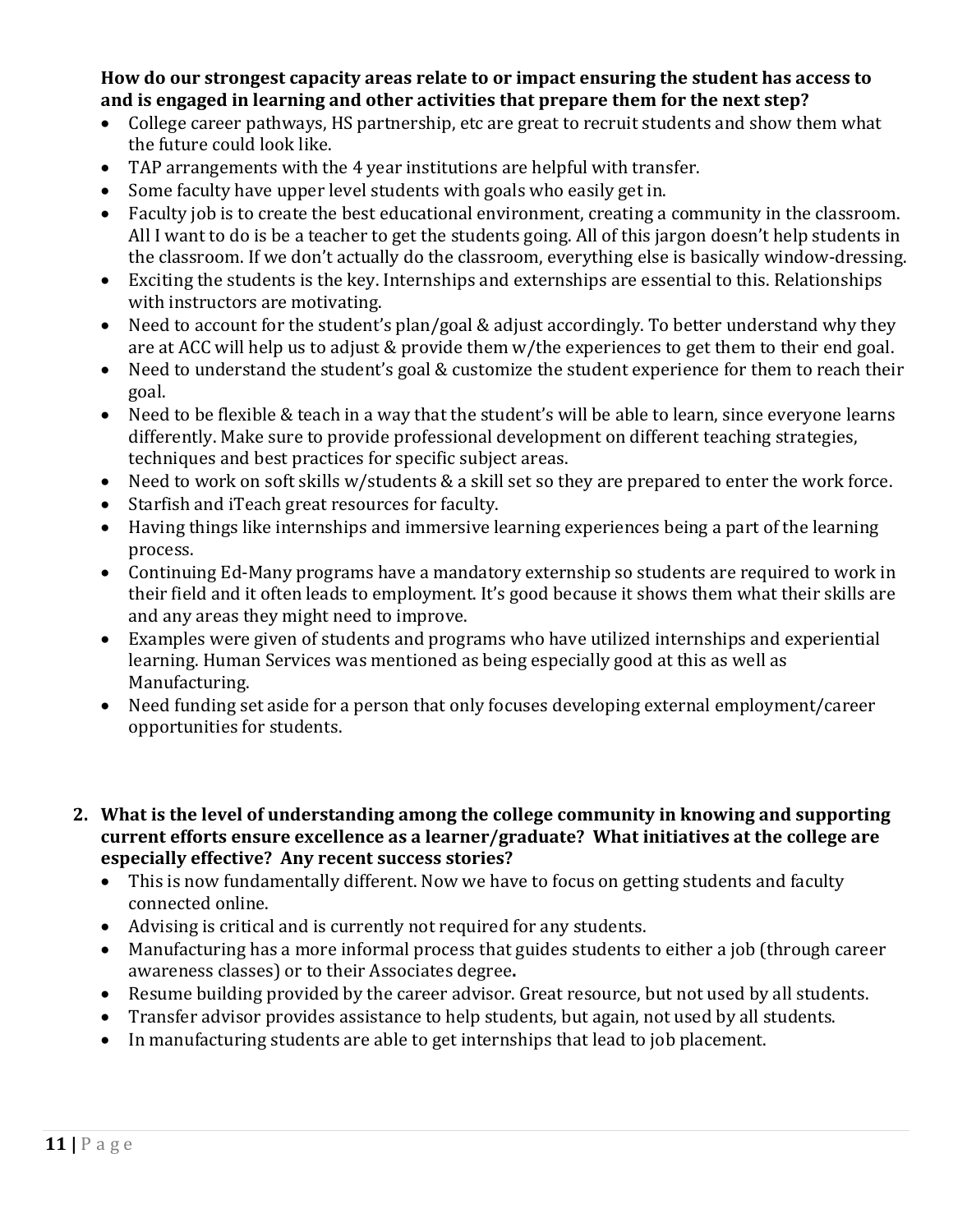3. The following capacity areas at ACC need strengthening: **"Policies & Practices"** and **"Data & Technology".** In particular, under "Policies & Practices", *"Policy Review, Development & Implementation"* reported as 2.3 and *"Culture of Evidence"* reported as 2.5. Under "Data & Technology", *"Data Dissemination"* was reported as 2.2 and *"Talent Development"* was reported as 2.4.

## **How does the current state of these capacities impact the student's preparedness to enter further education or the workplace?**

- The data piece is important. Not having data & knowing where students are transferring to or working can impact future student success.
- Need to understand past data to inform student opportunities. When we have the data, we can better understand, develop, and promote employment and transfer opportunities.
- We are compartmentalized- the data comes to the department or one person but doesn't go to the campus community
- Sometimes we are siloed, and we don't know what the policies or procedures are in a given situation so it's hard to know what to do. Are we duplicating efforts or completely contradicting what another office is doing.
- It is an obstacle to share best practices if we don't know what other offices are doing.
- We make a lot of exceptions for students but where do we draw the line?
- Are there weaknesses that we can generalize across the board for students? Can we imbed supports in courses? Can we make sure the data is getting to instructors about students strengths and weaknesses. How will the new placement policy look in regard to student success in math and English?
- Whenever we create new programs (including allied health) we make sure to review labor statistics/data to ensure we creating an economically viable program. Who is reviewing this information on a regular basis?
- What happens with graduation survey? Are we fully using?
- **4. The following capacity areas have high numbers of "don't know" responses: "Data & Technology", "Strategy & Planning", and "Equity". If there are high numbers of "don't know" responses with these capacity areas, what does that mean and how does this impact the college's effort to focus ensuring students are fully prepared to succeed when they move on to work or higher education opportunities?**
	- Communication, communication, communication.
	- We need to use starfish for referrals. Faculty give students incorrect information. Faculty need to send students to staff, and vice versa. Students need to be kept from running in circles.
	- New Faculty Seminar is incredibly important in educating us about different areas of the college. We understand how it relates to us.
	- A small group setting with organized topics related to functional area would be an effective replacement for all college.
	- If we don't know what the info is due to lack of communication (data, equity statistics, strategic plan), then we can't address issues and certain populations may fall through the cracks.
	- If we don't have set strategic goals that everyone is aware of or an overarching vision, we won't be focused on these goals. We do not consistently measure how we are doing with data. Data holds people accountable.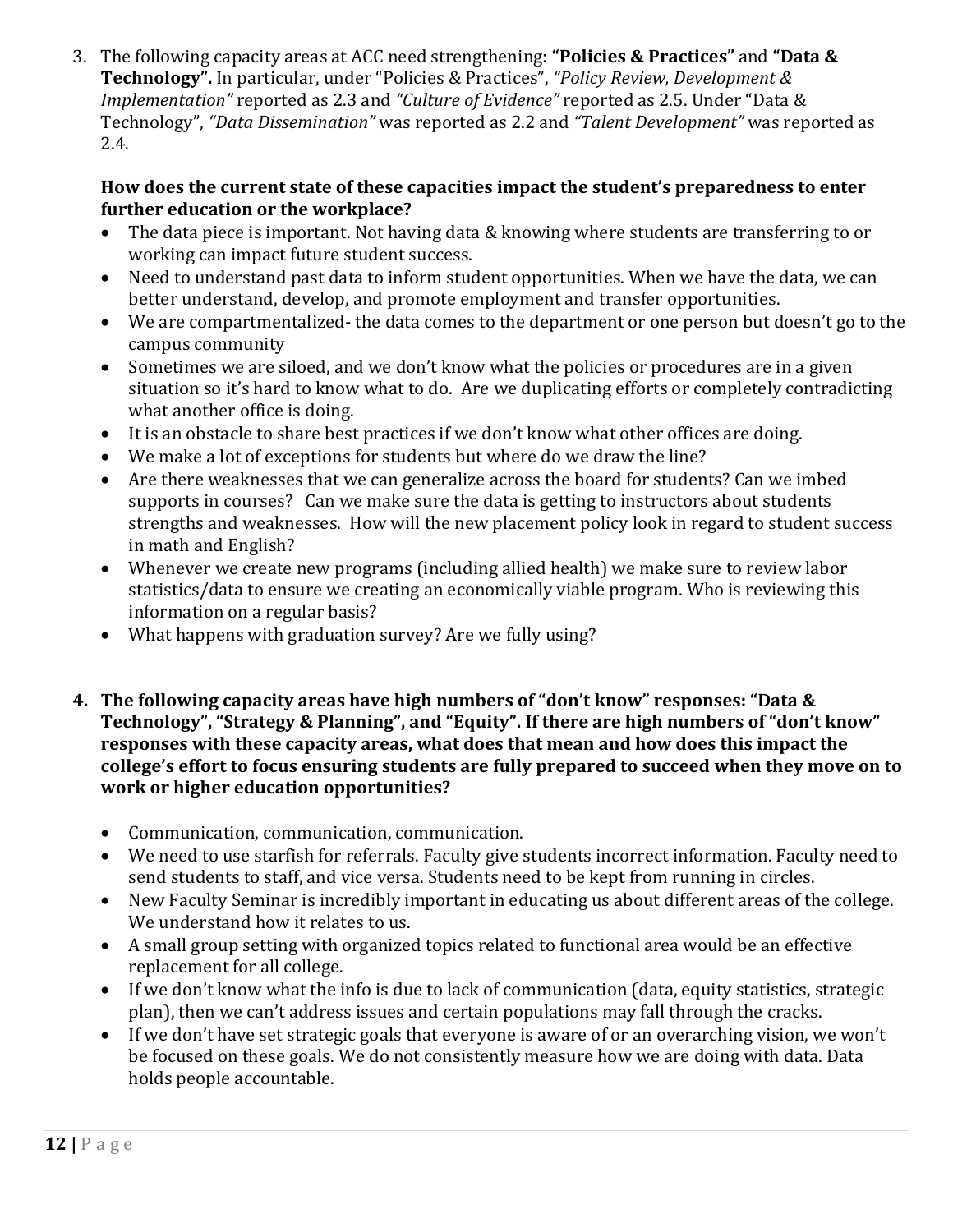- Need stronger communication among different areas of the college in regards to data from initiative, programs, and assessment. For example how does Starfish impact students retention? How do assessment efforts at the course and program level inform curriculum changes and students success?
- Monitoring progress in achieving elements of the Strategic Plan should be ongoing and results clearly communicated to the ACC community
- Development of the Strategic Plan should involve all
- Not everyone knows how to interpret data that is provided. Needs to be presented in an understandable and relevant way. There may be data collected and analyzed, but we may not know about it or be able to use it.
- Need to be careful about information overload. Students, faculty and staff may be experiencing this especially in this new situation with Covid-19. So, make sure information is necessary, timely, relevant, easy to understand.
- More internal communication. Have trainings to understand policies.
- We make a lot of exceptions for students but what does that mean for equity with policies?
- Are there weaknesses that we can generalize across the board for students? (things like basic math skills) Can we make sure the data is getting to instructors about students' strengths and weaknesses in their programs?
- Identify the policies where we make exceptions and evaluate. (things like charging fees, financial aid) This can be an equity issue.
- Will PACT money have a positive effect on this? Maybe it can be used for technology and promote equity.
- Need to evaluate the strategic plan and make sure Strategic plan is aligned with our needs. Plans to action with clear plan to evaluate.
- Using data to measure success rates in courses and measure if students are achieving program outcomes.
- We don't have anything in place in terms of Equity. There is no plan, no policy, no goals. How can you implement if there is no structure? We should be looking at diversity in faculty/staff, diversity in courses offered, have their been changes in the make up of the community that we should be adjusting to, etc?
- We don't have ESL classes or even track ESL (maybe in Accuplacer?)
- Again, we discussed communication. How can information be shared/communicated so that everyone on campus is in a position to have the information they need to help students succeed?

## **5. How can the college do to improve its capacity to support excellence in the learning outcomes and preparation for what is next for all students? What actions are recommended? What actions should be given top priority?**

- Need support from the college to have resources and staffing including faculty, advisors, etc.
- Do not have any alumni coordination efforts. One Exec. Director of Foundation for two colleges. Need to have coordinated effort to track students to develop connections.
- Lacking process to collect data that is necessary for gathering employment and transfer information for each program
- Marketing is lacking in helping promote success stories, alumni highlights, to help to educate students about programs and outcomes
- Need to regularly share data on student success, transfer, or employment outcomes to the faculty, staff, and offices that can utilize the data to better inform college practices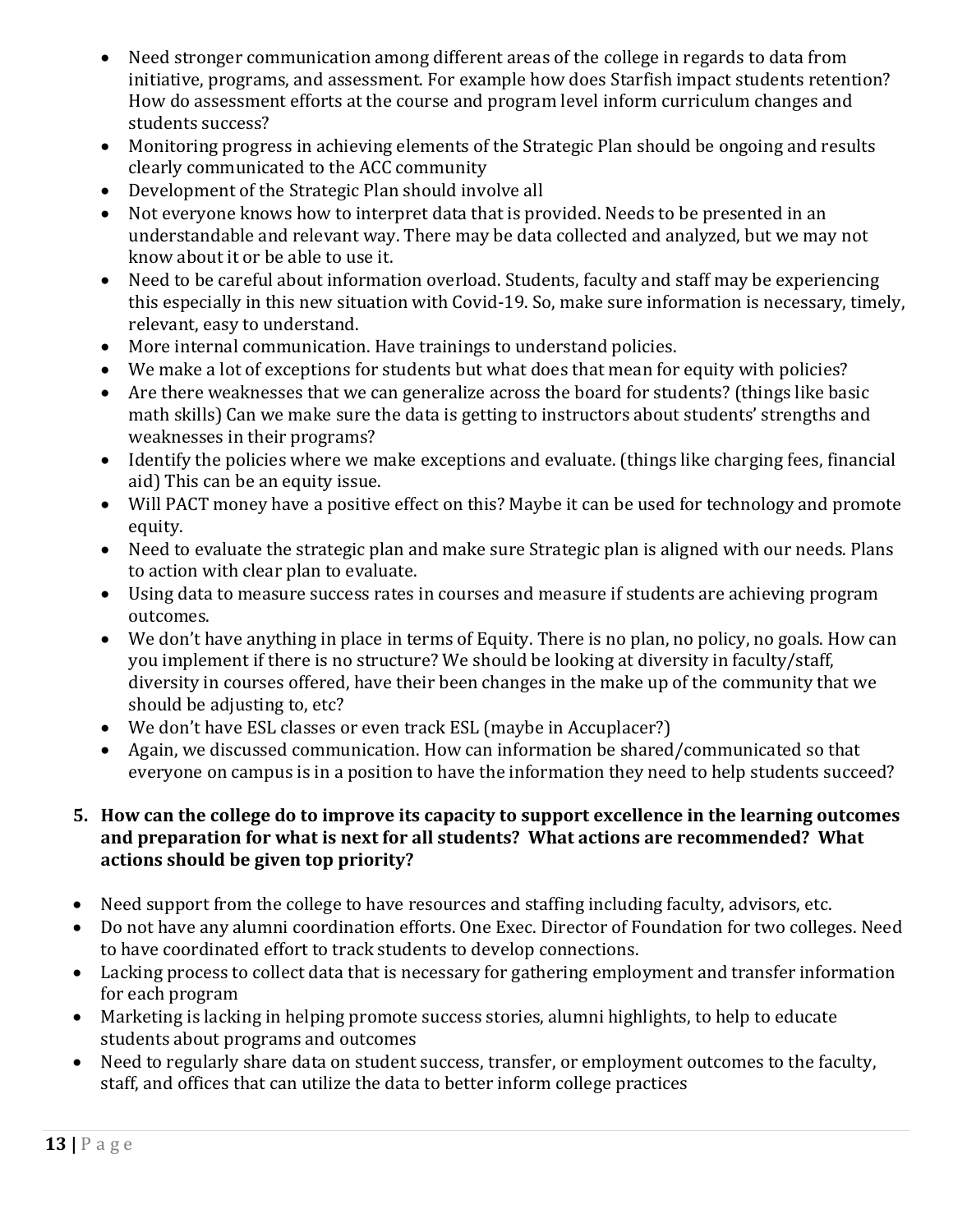- Internships benefit students. Hands-on field experience help students to identify their goals. They can witness changes happening in their field of study. Consider requiring in more programs.
- Workforce development programs are very hands on. Instructors are in the field, they are aware of market's demands.
- In Math and Science we are not fully connecting with the industry/workforce.
- We need to add programs such as Computer Science. Graphic Design, more health related programs. Revisiting programs we offer. Making sure we are creating programs based on work-force demands, especially now.
- Host speakers from different fields, careers or programs. Discussion Panels with Professionals from different industries. Hold networking nights in some degrees to have alumna meet with current students.
- Review current program offerings. Evaluate job market and implement programs accordingly.
- Strengthening leadership initiatives and programs to help students develop "real-world" skills.
- It would be great to have more guest speakers, experts in field, practicums, etc.
- Diversity in the curriculum? There used to be more courses offered in more diverse areas a class on Holocaust, Native Americans, etc. There were more opportunities to explore and perhaps discover something that is a passion. For many students, college is the only opportunity these students have to experience these things.
- Have a plan relating to Diversity, Equity to support students and also to prepare them for life beyond college.
- Need regular data for each program on where students are employed, where they transfer, and more of a focus on student success stories.
- We have an opportunity to expand the strategies useful to reaching alumni, a wall of fame, job shadowing, or guess speakers to cover the expectations in the workforce.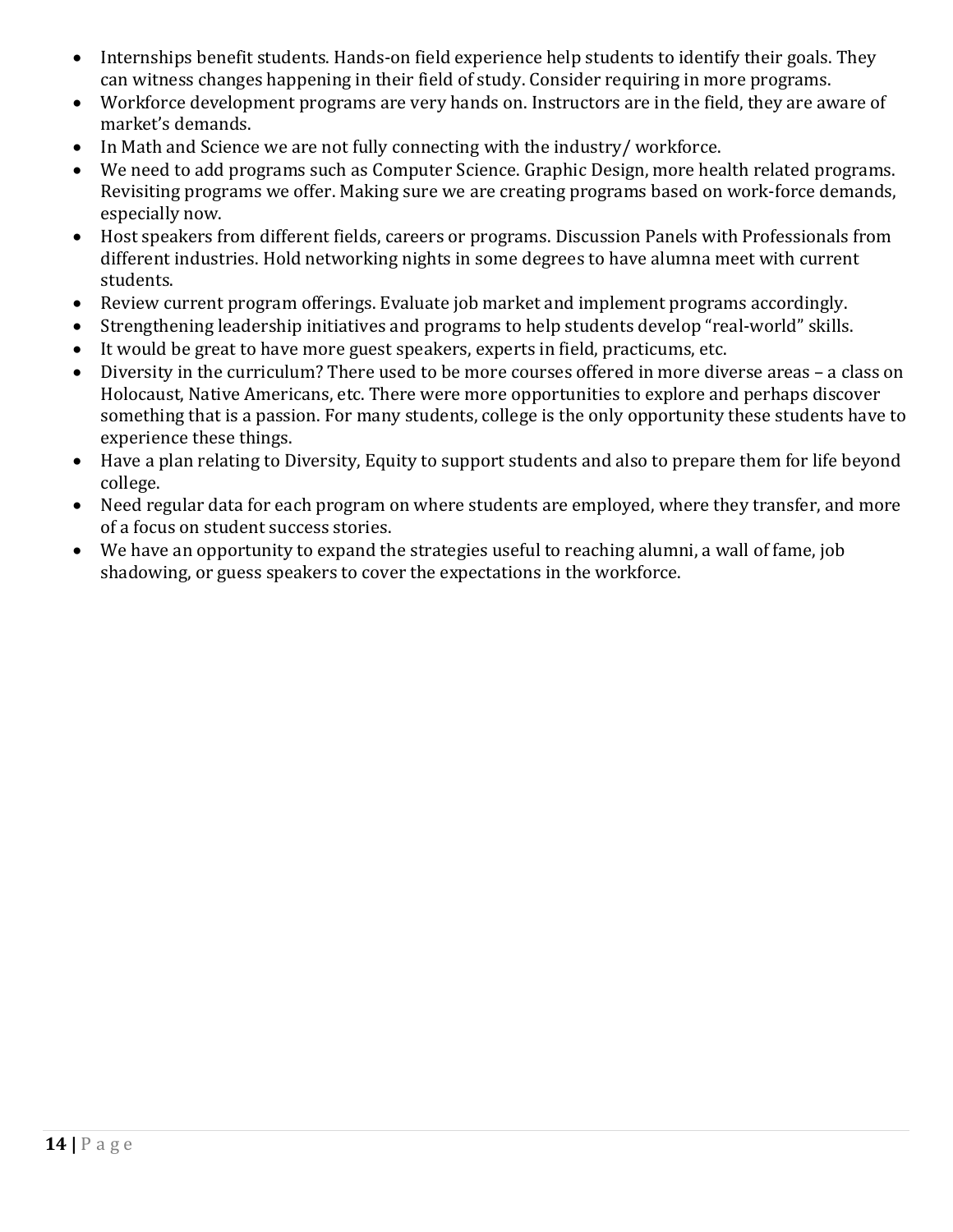# *TAKEAWAYS:*

# **Strengths:**

- o Advisory boards for credit, non-credit, manufacturing are strong and help inform curriculum.
- o Connections with transfer institutions are strong; access to several transfer colleges and universities throughout the academic year.
- o PTK acknowledging and recognizing students.
- o Developmental education reform has helped students through quicker so they can identify a degree or path.
- o Dual enrollment programs work well to help high school students become acquainted with college and identify goals for attending college (High School Partnership, College Connections, etc.)
- o First Year Experience, Orientation, New Student Workshops help students start strong.
- o Starfish is a great retention tool and helps with communicating with students.
- o Student activities help students stay connected and engaged.
- o We have great resources: Tutoring, Transfer Advising, Career Advising (but not all students take advantage).
- o Marketing does a good job with social media.

# **Areas of Improvement/Action Items:**

- o Strategic plan is not widely known. Needs to be communicated, reviewed, and measured on a regular basis. Should be completed by each department or area to make it more relevant to different functions. *Need to review Strategic Plan, understand it, and make it guide our goals and decision making.*
- $\circ$  Policy development, review, assessment is not a process we currently have in place. Often policy development does not involve internal and external stakeholders and policies are not being reviewed regularly to ensure that they are leading to student success. Often policy is looked at in terms of supporting enrollment versus supporting student success. *Need to develop a policy review and assessment plan that is focused on student success.*
- o Leadership lacks vision; seem to react to whatever comes from system/BOR. *Need to have more local vision and support in changing times.*
- o Communication continues to be an issue; often feeling that departments work in silos. All College not seen as an effective communication tool. *Need to figure out a way to communicate effectively across campus where everyone is provided with helpful, relevant information for their roles so that they can perform jobs effectively and positively impact the student experience.*
- o Data is unknown, not widely available, or made meaningful. *Needs to be more accessible and understandable as well as relevant to specific functions, timely, and useful.*
	- *Need certain data points provided on a regular basis during the year when available and sent to appropriate areas/roles.*
	- *Faculty need data that is easily accessible to better understand student success outcomes in their programs.*
	- *Data needed to clearly show who is most at-risk so as to focus outreach efforts.*
	- Only certain data points are focused on such as headcount and FTE. Retention and success rates are not often the focus or communicated widely. *Need to consistently communicate retention and success rates with enrollment data to change the dialogue.*
	- Data not regularly made available regarding workforce needs. *Need to have a regular conversation about economic forecast and workforce needs to inform programs and curriculum. Need to be responsive to region's needs.*